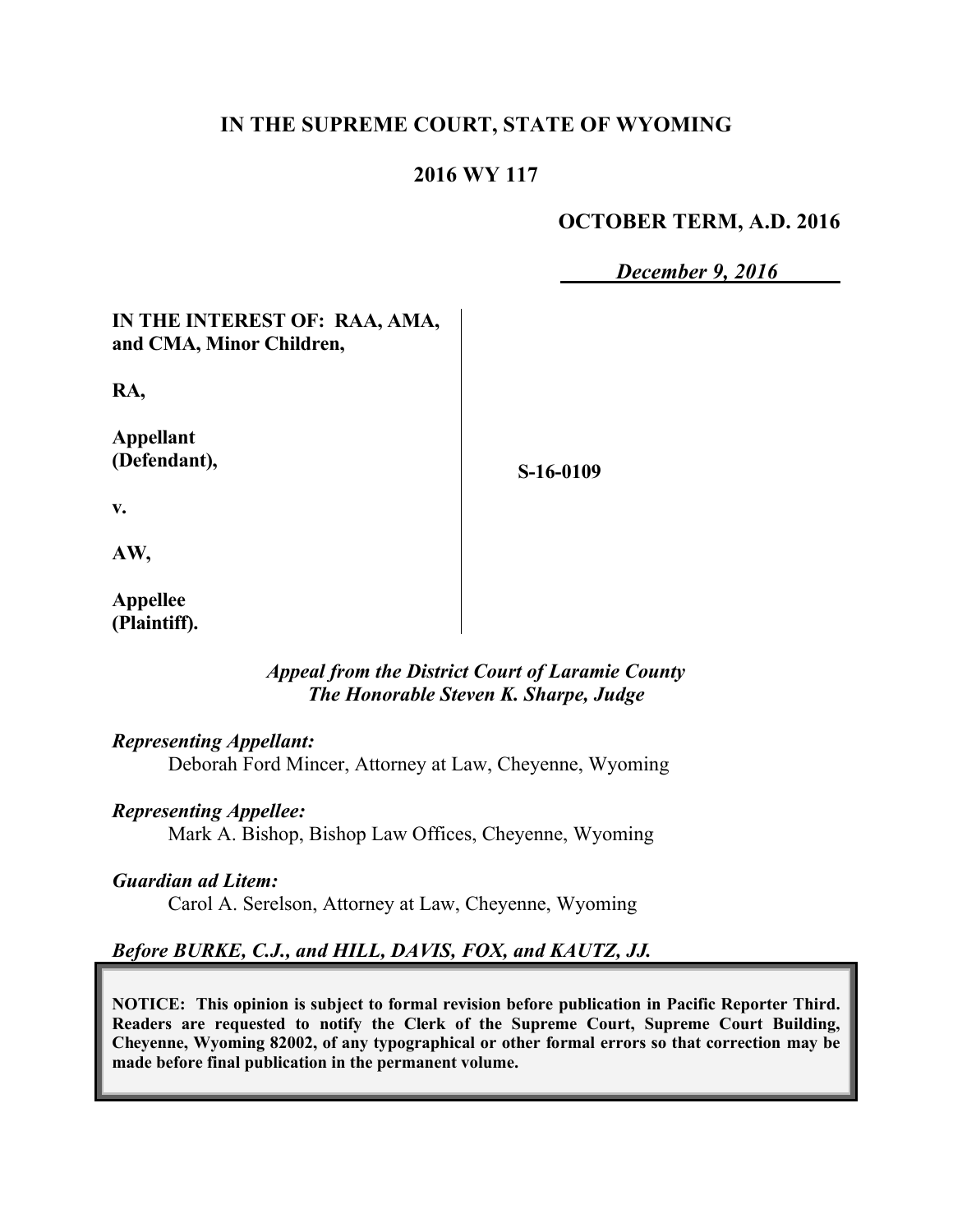# **DAVIS**, Justice.

[¶1] RA (Father) appeals a district court decision terminating his parental rights. He argues that the statutory requirements for termination in Wyo. Stat. Ann. § 14-2-309(a)(i) (LexisNexis 2015) were not met. We agree with Father that communications he directed to his children were not merely incidental. As a result, the requirement that there be no communication from the absent parent for a period of at least one year was not proven by clear and convincing evidence. We must therefore reverse.

### **ISSUE**

[¶2] While Father presents a number of issues, we find the following narrow question dispositive: Were Father's communications to his children merely incidental so as to allow his parental rights to be terminated pursuant to  $\S$  14-2-309(a)(i)?

# **FACTS**

[¶3] Father and AW (Mother) married in 1998. They had three children together. While the family was living in Texas, Father was arrested in August of 2006 on federal charges involving white collar crimes. Eventually he pled guilty to two counts of the indictment against him: conspiracy to commit wire fraud and aggravated identity theft, and conspiracy to commit money laundering.<sup>1</sup> Father was sentenced to  $120$  months in prison.

[¶4] Mother and the children visited Father in county jail at least once right after his arrest, and Mother also wrote him letters for a while. As time went on, Mother felt it was best to protect the children by moving on and putting some distance between them and Father. Mother became the gatekeeper of the communications between Father and the children. She filed for divorce in Texas, and a divorce decree was entered in February of 2007. Father did not participate in the proceedings, so the decree was entered by default. It provided in part:

> [RA] is currently incarcerated in the Hunt County Jail, Greenville, Texas awaiting trial on several criminal offenses and that his release therefrom is not imminent. It is therefore ordered that in the event [RA] is released from detention that

 $<sup>1</sup>$  Later on, Father tried to withdraw his plea based on a claim that he was the victim of misrepresentations</sup> by his court-appointed attorney, and that he was in fact innocent of the charges. He pursued efforts to have his conviction set aside through various procedures in the federal courts in Texas. Those courts found his claims to be without merit. The court in this termination case likewise found the claims to be incredible, and the record certainly contains support for that conclusion. However, lack of remorse has no bearing on the statutory provisions for termination of parental rights.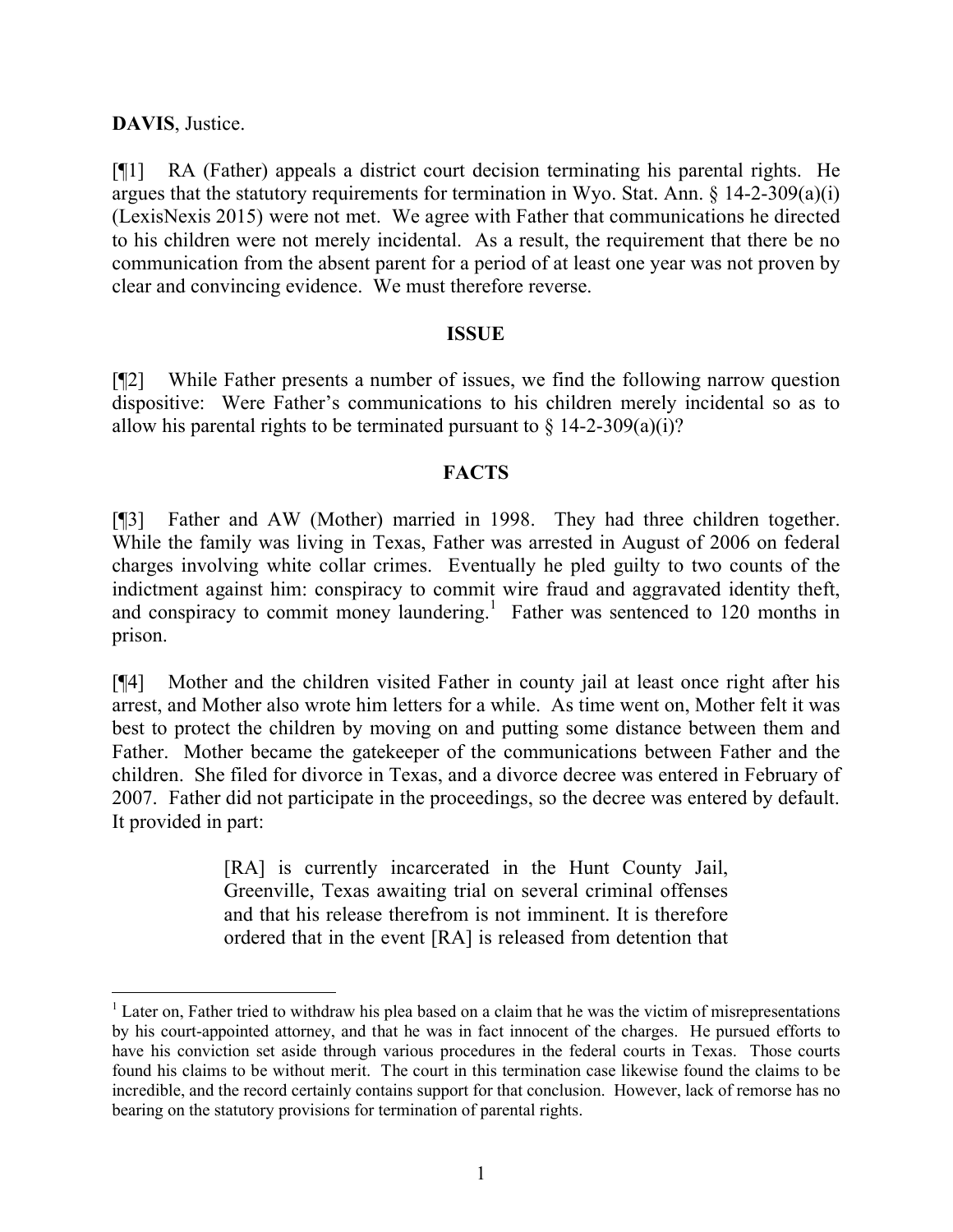he may petition the court for access and possession with the children.

\* \* \*

[RA] is currently incarcerated in the Hunt County Jail, Greenville, Texas awaiting trial on several criminal offenses and that his release therefrom is not imminent. It is therefore ordered that in the event [RA] is released from detention that either of the parties may petition the court for child support and provisions for healthcare for the children.

[¶5] Mother remarried in 2008, and she and the children moved from Texas to Wyoming with her new husband. Mother, the children, and her new husband were able to pick up the pieces and make a new life for themselves.<sup>2</sup>

[¶6] During the years he was in prison, Father sent letters and cards to the children. From 2008 until his release in 2014, he sent over forty letters and cards to his children. The substance of those communications varied from a few sentences to full-page letters to each child. The content is about what one might expect from a person in Father's position. He sent cards on various holidays and birthdays, reminded the children of things they had done together before he was arrested, and wrote of how he looked forward to seeing them again when he got out of prison.

[¶7] Whether these communications reached the children was for Mother to decide. She withheld some of them because Father referred to law enforcement as the "bad police," and Mother felt such statements were inappropriate for the children to see.<sup>3</sup> The children did not write back after Father was in prison – Mother testified that this was because they did not want to do so, and she did not make them.

<sup>&</sup>lt;sup>2</sup> After Father was arrested, Mother and the children were left without a home or any funds to support themselves. Mother was forced to file for bankruptcy, to seek public assistance in the form of food stamps and Medicaid, and to move into her parent's home with the children. To her great credit, Mother went back to school to become a dental hygienist so that she could provide for the children. She then met her current husband, with whom she moved to Wyoming. By all accounts, Mother's current husband has treated the children as his own (the couple has since had children between them), and has been a good father to all. He expressed willingness to adopt the children if Father's parental rights were terminated.

<sup>&</sup>lt;sup>3</sup> In 2009, the children's paternal grandparents' petitioned a Texas court to be able to communicate with the children because Mother had cut off their access. That court entered an order finding it in the children's best interest to have contact with the grandparents and allowing them to communicate with their grandchildren under certain conditions.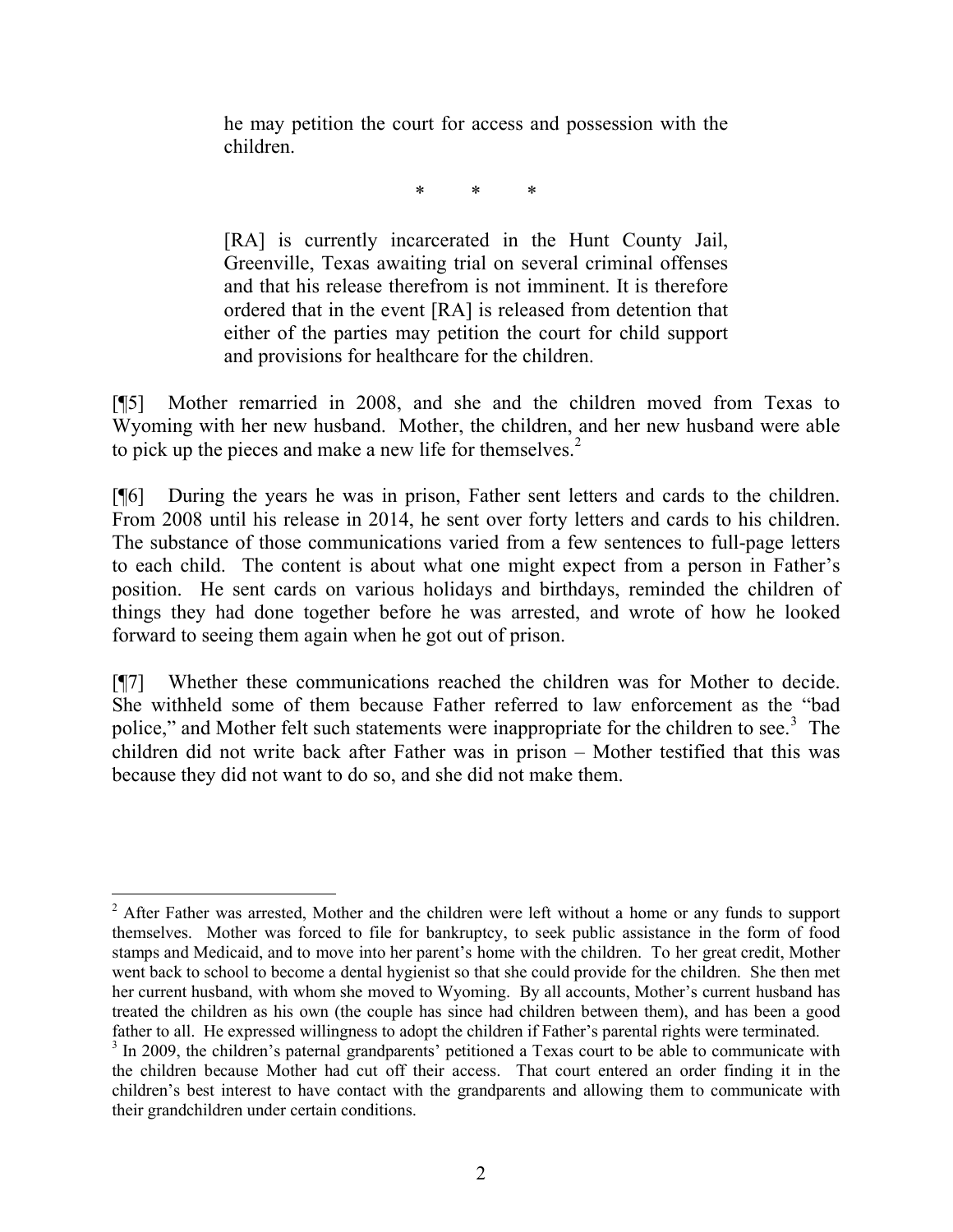[¶8] Father was granted supervised release from federal prison in November of 2014.<sup>4</sup> That same month, he had his attorney email Mother about visitation, which the Texas divorce decree indicated he might be granted upon release from his charges. *See supra*, ¶ 4. Mother, acting through her attorney, would not agree to any visitation (including by phone), which prompted Father to file a petition in Laramie County (where Mother and the children now reside) to establish visitation on January 9, 2015. In response, on January 30, 2015, Mother filed a petition to terminate Father's parental rights.<sup>5</sup>

[¶9] The district court held a trial on the petition for termination, planning to proceed with a later hearing on visitation if Father's rights were not terminated. Various witnesses testified, including Father and Mother. A number of exhibits were also received. The district court found that Mother had proven grounds to terminate Father's parental rights under  $\S$  14-2-309(a)(i) by clear and convincing evidence, and that it was also in the children's best interest to do so. It determined that Father had left his children in the care of Mother without provision for support and without communication for a period of at least a year. With regard to Father's letters and cards to his children, the district court found them to be incidental communications which did not prevent termination.<sup>6</sup>

[¶10] Father timely perfected this appeal.

l

# **STANDARD OF REVIEW**

[¶11] The issue before us presents a mixed question of law and fact. We must first interpret the word "incidental" as set forth in Wyo. Stat. Ann. § 14-2-309(a)(i). Statutory interpretation raises a question of law, which we review *de novo*. *In re ARW*, 2015 WY 25, ¶ 11, 343 P.3d 407, 410 (Wyo. 2015). We then need to decide whether the evidence was sufficient to clearly and convincingly prove grounds for termination of parental rights under the aforementioned statute.

> We apply traditional principles of evidentiary review when a party challenges the sufficiency of the evidence supporting termination. We examine the evidence in the light most favorable to the party prevailing below, assume all favorable evidence to be true, and disregard conflicting evidence presented by the unsuccessful party. Because the right to

<sup>&</sup>lt;sup>4</sup> This is similar to parole in our state system. Father evidently received some form of good time or other credit to shorten his ten-year sentence.

<sup>&</sup>lt;sup>5</sup> In August of 2015, Father tried to see one of his children at school in Cheyenne, but that attempt was unsuccessful.

<sup>&</sup>lt;sup>6</sup> In her petition, Mother also claimed that Father's parental rights should be terminated on the grounds stated in Wyo. Stat. Ann.  $\S$ , 14-2-309(a)(iii) and (a)(iv). The district court found that neither of these grounds fit or applied to the facts before it. Mother did not appeal that determination.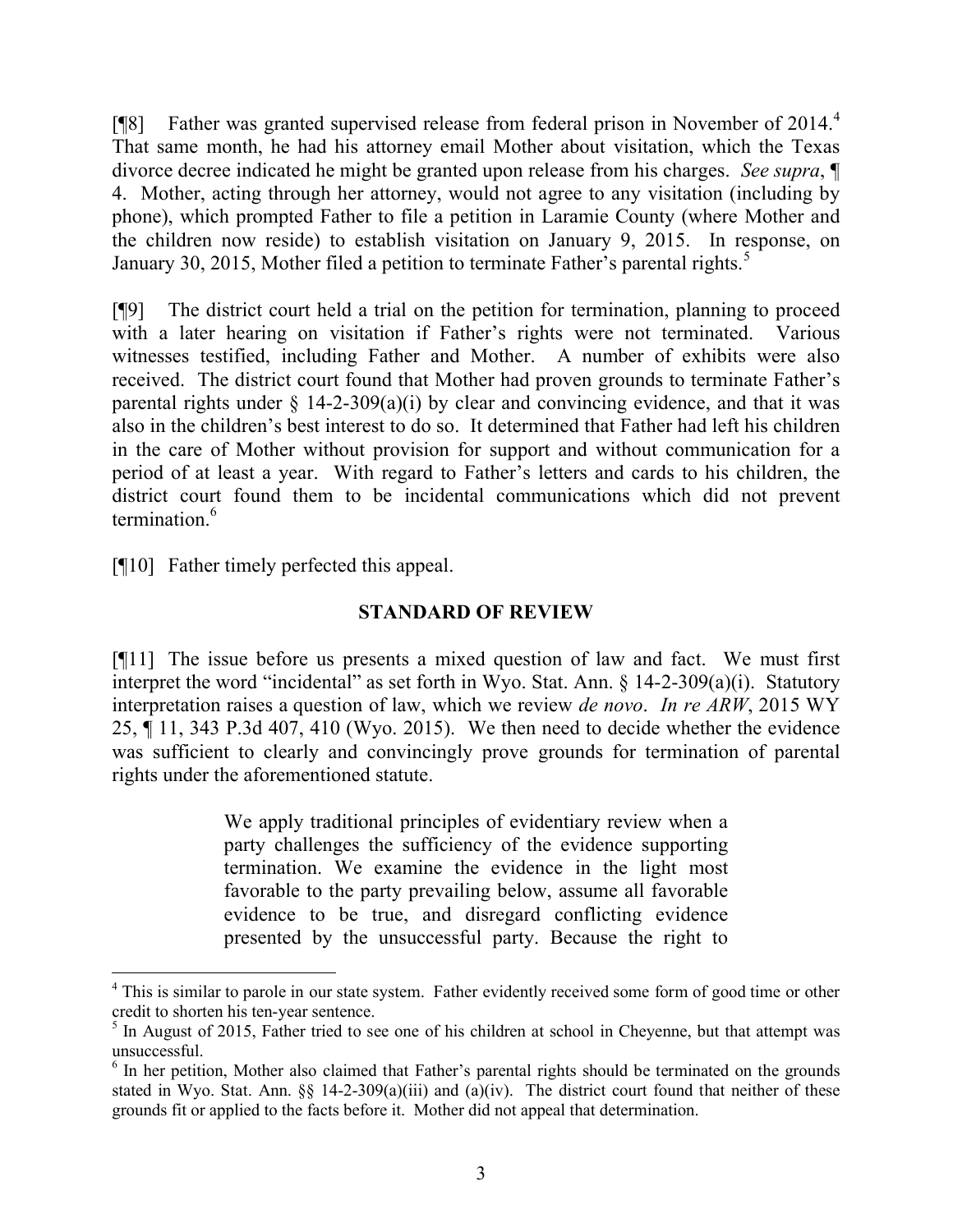associate with one's family is fundamental, however, we strictly scrutinize petitions to terminate parental rights. As part of our strict scrutiny standard, we require that a case for termination of parental rights must be established by clear and convincing evidence. Clear and convincing evidence is that kind of proof that would persuade a trier of fact that the truth of the contention is highly probable.

*In re HLL*, 2016 WY 43, ¶ 39, 372 P.3d 185, 193 (Wyo. 2016) (quoting *In re ARW*, ¶ 21, 343 P.3d at 413).

### **DISCUSSION**

[¶12] This Court is well aware that termination of parental rights is an extremely important and highly emotional issue. *In re FM*, 2007 WY 128, ¶ 27, 163 P.3d 844, 851 (Wyo. 2007). We have expressed our belief "that parents should not be given numerous chances after failing to adequately care for their children" because the "children are the victims in these situations and are being forced to suffer needlessly." *Id.* Bringing a child into this world is not simply a right, but a right with great responsibilities. *Id.*

[¶13] We have tempered that pronouncement by recognizing that "parents facing the termination of their parental rights—fundamental constitutional rights—must be afforded every procedural and substantive protection the law allows." *Id.*, ¶ 28, 163 P.3d at 851. Indeed, "[t]ermination of parental rights is the family law equivalent of the death penalty in a criminal case." *Id.*

[¶14] With this delicate and difficult balance in mind, we turn to Father's contentions. Section 14-2-309(a)(i) provides one of several statutory bases for termination of parental rights:

> (a) The parent-child legal relationship may be terminated if any one (1) or more of the following facts is established by clear and convincing evidence:

> (i) The child has been left in the care of another person without provision for the child's support and *without communication from the absent parent for a period of at least one (1) year*. *In making the above determination, the court may disregard occasional contributions, or incidental contacts and communications.* For purposes of this paragraph, a court order of custody shall not preclude a finding that a child has been left in the care of another person[.]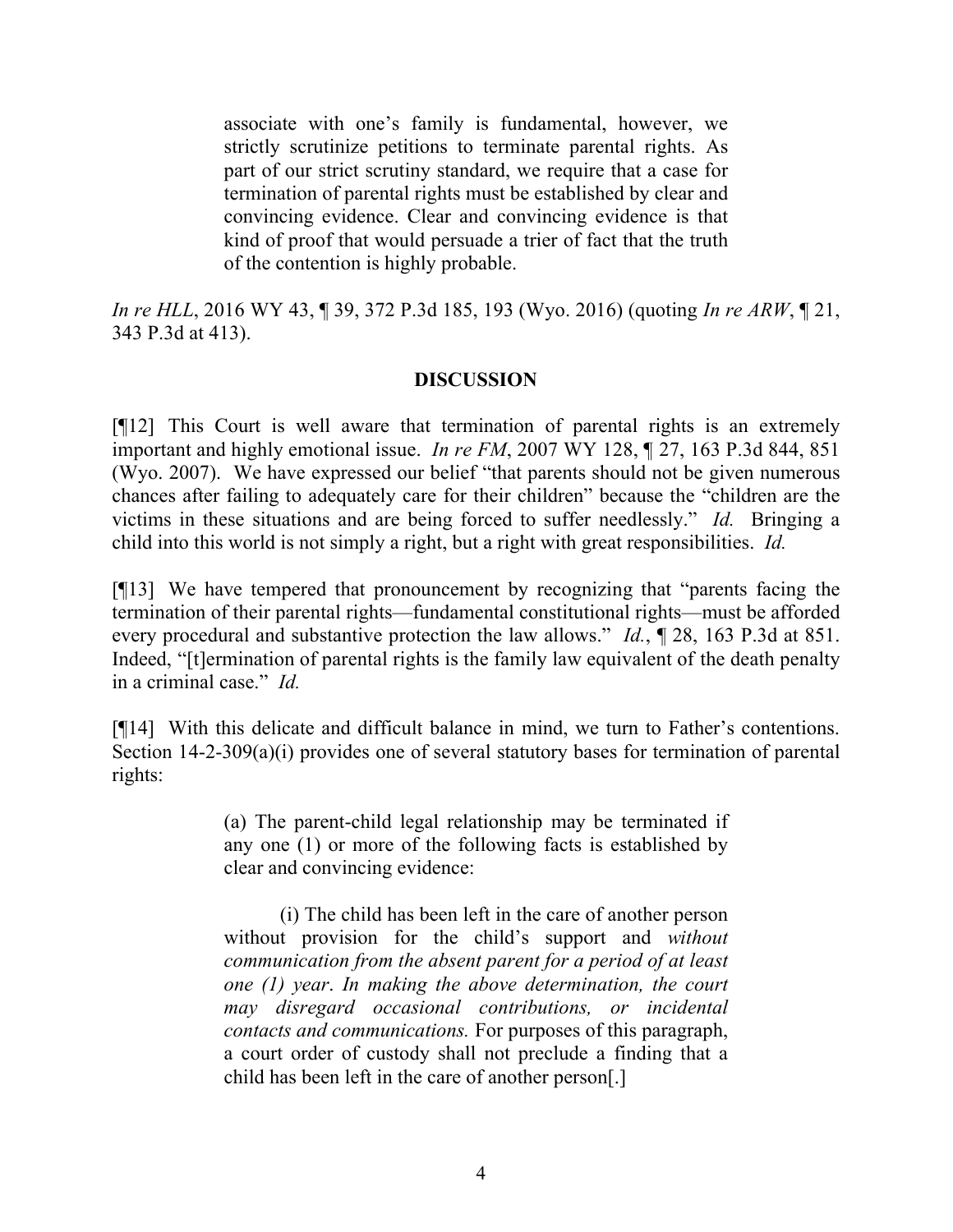Wyo. Stat. Ann. § 14-2-309(a)(i) (emphasis added). When we break this section down, we find that there are three conditions that must be satisfied by clear and convincing evidence: (1) the children have been left in the care of another; (2) without provision for support; and (3) without communication from the absent parent. *In re Termination of Parental Rights to IH*, 2001 WY 100, ¶ 19, 33 P.3d 172, 180 (Wyo. 2001). All three conditions must have occurred for a period of at least one year. *Id.*

[¶15] We need not consider whether Father left the children in the care of another when he was incarcerated, nor do we need to decide whether he failed to provide for their support.<sup>7</sup> The narrow issue upon which this cases hinges is whether Mother established by clear and convincing evidence that there was no communication from Father for a period of at least one year. Interwoven into this overarching question is whether Father did communicate with his children, and whether any such communications were incidental and could therefore be disregarded.

[¶16] Addressing the legal question first, our task is to determine what the word "incidental" means in the context of Wyo. Stat. Ann.  $\S$  14-2-309(a)(i). The legislature did not define this term in the statute, so we must employ our usual tools of statutory interpretation. We first look to the language used to determine how the legislature intended the statute to be applied. *In re CDR*, 2015 WY 79, ¶ 19, 351 P.3d 264, 268-69 (Wyo. 2015). If the language is sufficiently clear and unambiguous, we simply apply the statute's words according to their ordinary and obvious meaning. *Id.*

[¶17] We find the language is sufficiently clear and unambiguous and the ordinary and obvious meaning of "incidental" as used in the statute is a casual minor occurrence that is insignificant and of little consequence. *See Matter of Adoption of McMullen*, 691 P.2d 17, 20 (Kan. 1984) ("[T]the term 'incidental' as used in the statute means 'casual; of minor importance; insignificant; of little consequence.'"); *see also In re Adoption of Baby Girl P.*, 242 P.3d 1168, 1175 (Kan. 2010) (finding father's conduct more than incidental). We must make clear that "incidental" is not limited to something occurring merely by chance or without any intention. In other words, even intentional communications can be considered incidental, just as those that happen by chance can. To exclude intentional contacts from the scope of the term "incidental" would be contrary to the legislative intent of Wyo. Stat. Ann. § 14-2-309(a)(i) and our precedent. *See infra, ¶¶* 18-20.

[¶18] When we examine the evidence presented in the light favorable to Mother, the prevailing party below, we cannot find clear and convincing evidence that Father's communications to the children were merely incidental. Father consistently tried to

 $\overline{a}$ 

 $<sup>7</sup>$  These are difficult questions. The district court held that Father had left the children in Mother's care by</sup> committing a crime which led to incarceration. This is not a basis specifically identified in the TPR statutes. It also held that Father had failed to provide support, even though the Texas divorce decree did not specify any child support obligation during incarceration. As noted, we do not address those rulings, and in refraining from doing so, we do not tacitly approve them.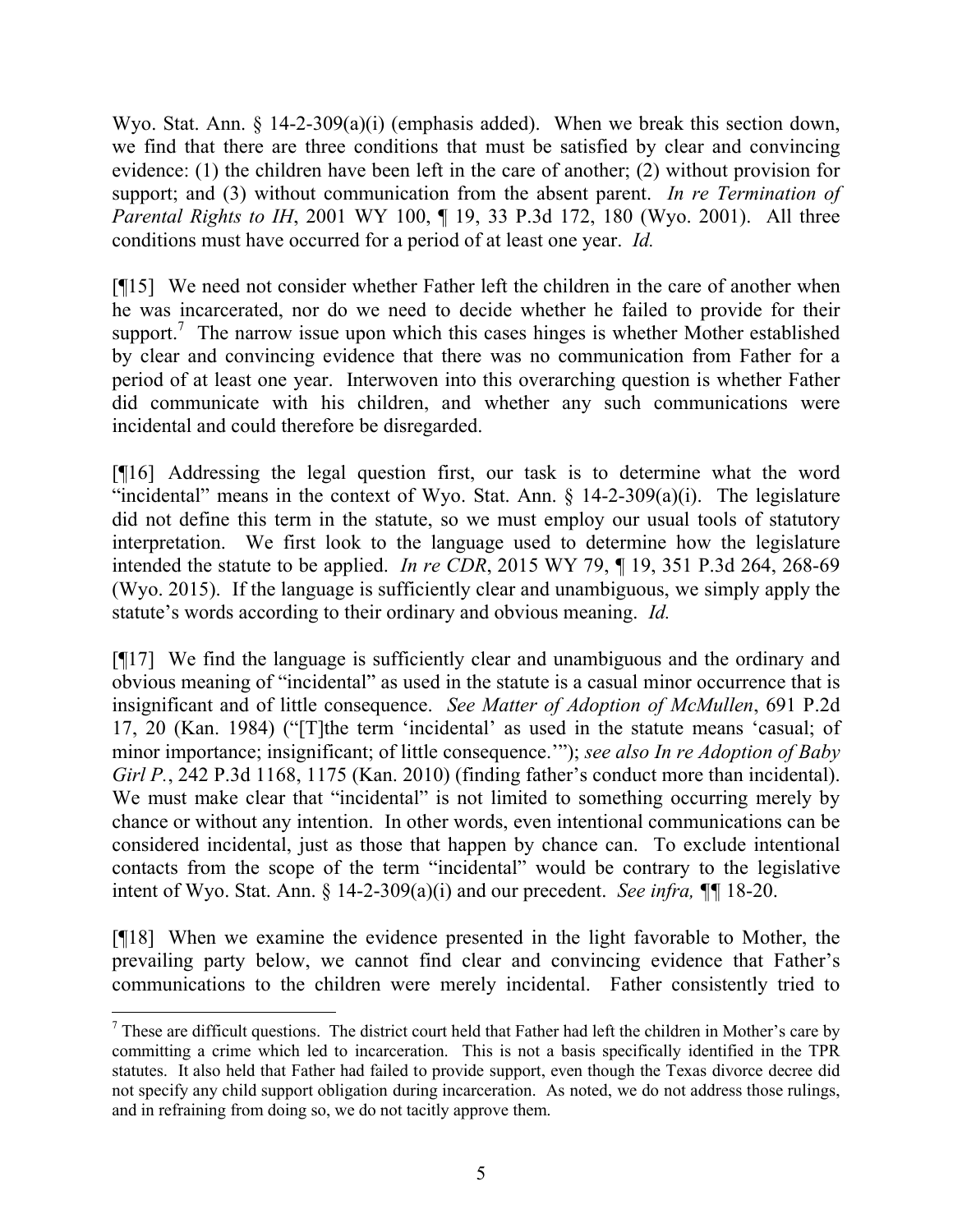communicate with his children by sending letters and cards to them during his years in prison.<sup>8</sup> See supra, 1 6. We have carefully reviewed these communications and are convinced that their consistency and substance are enough to take them out of the realm of the merely incidental.

[¶19] It is helpful to compare a few cases in which this Court found communication so lacking as to be incidental, and therefore to warrant termination of parental rights under § 14-2-309(a)(i). In the case of *In re SJJ*, we found the district court's conclusion that the absent parent had very limited, sporadic contact with the children for five years was supported by sufficient evidence. 2005 WY 3, ¶¶ 27-29, 104 P.3d 74, 81-82 (Wyo. 2005). During the first year the parent called the children two or three times and that during the entire five years the parent visited them only once for approximately forty-five minutes. *Id.*

[¶20] Likewise, in *In Interest of DG*, this Court again had occasion to elucidate circumstances where a parent's communications could be considered incidental. 916 P.2d 991, 996 (Wyo. 1996). We determined that DFS had demonstrated the parent had only sporadic and minimal telephone and physical contact with her children after they were taken into protective custody. *Id.* Specifically, over the course of the first year, the parent had only incidental contact with her children consisting of four telephone contacts, two letters and two short visits. *Id.* The next year, the parent participated in two visits with her children and failed to visit them on several other occasions. *Id.* And the five years after that, the parent had only five telephone conversations with her children. *Id.*; *see also Matter of SKJ*, 673 P.2d 640, 643 (Wyo. 1983) (finding parent's communications incidental).

[¶21] The record in this case demonstrates that Father made more than token efforts to maintain a relationship with his children while he was incarcerated. $9$  From 2008 through 2014, he consistently sent letters and cards to his children. He did so in spite of the fact that he was sending them into a void from which no communication from the children came back. As soon as he was placed on supervised release, he attempted to initiate communication through visitation, as the Texas decree provided he could.<sup>10</sup> In summary, Father did just enough to avoid satisfying the statute's requirements.

 $\overline{a}$ 

<sup>&</sup>lt;sup>8</sup> These communications are in the record, and do not require any type of credibility determination. The issue is the fact of communication proven by the letters and cards, the authenticity of which was not disputed.

<sup>&</sup>lt;sup>9</sup> Confinement does not discharge a parent's obligation to continue a relationship with his or her children through such communications as are possible under the circumstances.

<sup>&</sup>lt;sup>10</sup> Father also testified that he tried to telephone his children, but those calls went unanswered. The district court noted that Father did not provide any phone records of his attempts, and found Father's testimony incredible. Accordingly, viewing the evidence in a light most favorable to Mother, we do not give much weight to his alleged attempts to call his children.